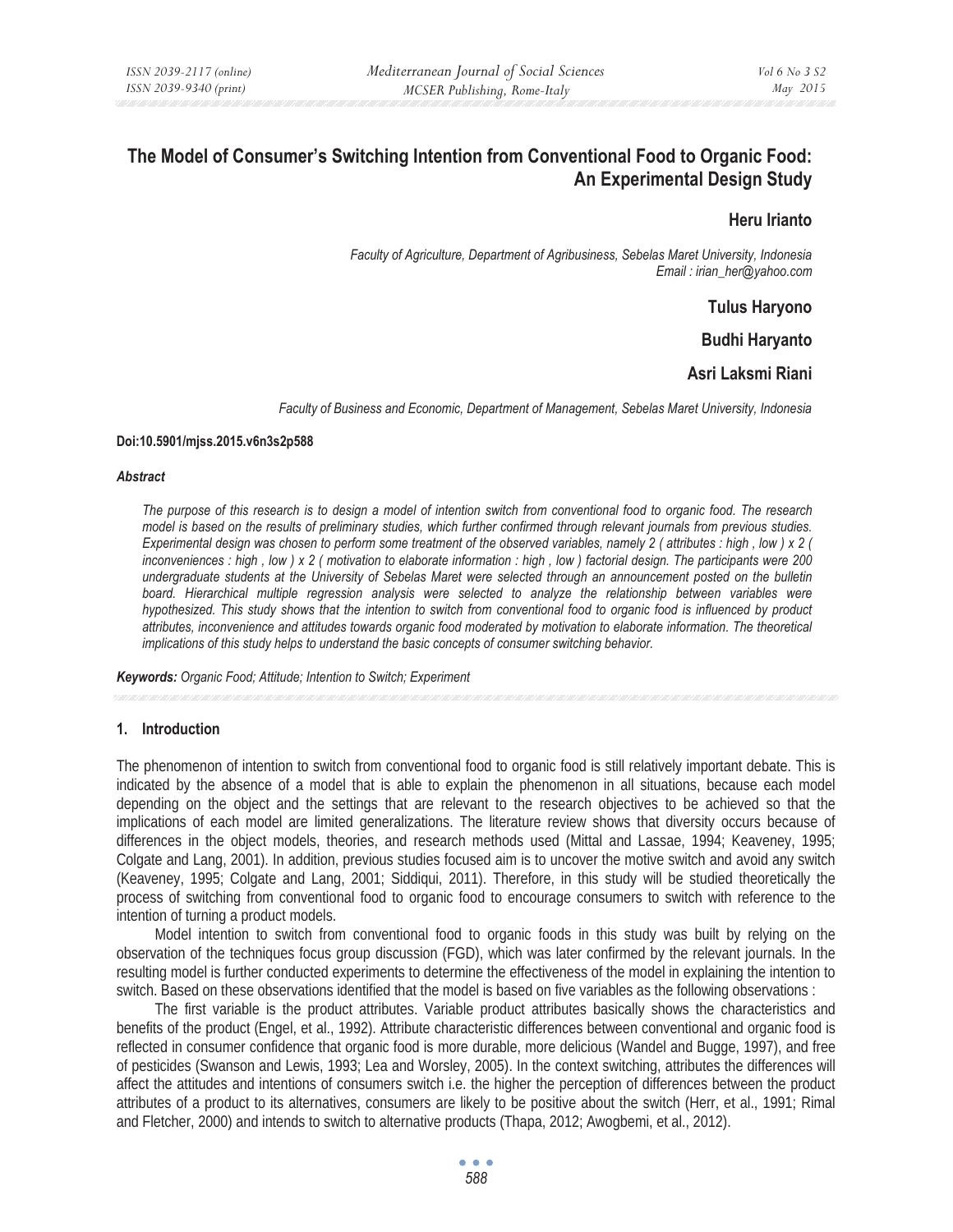| ISSN 2039-2117 (online) | Mediterranean Journal of Social Sciences | Vol 6 No 3 S2 |
|-------------------------|------------------------------------------|---------------|
| ISSN 2039-9340 (print)  | MCSER Publishing, Rome-Italy             | May 2015      |

The second variable to be considered as a determinant of intention to switch is an inconvenience. In terms of the intention to switch from conventional food to organic food, inconvenience can be a difficult obstacle searched find, the price difference is high (Zanoli and Naspetti, 2002; Chinnici, et al., 2002) and at least an alternative option (Chinnici, et al ., 2002) and high switching costs (Anton, et al., 2007). In the context switching, the difference inconvenience will affect consumer attitudes and intentions to switch i.e. the higher the difference inconvenience in obtaining alternative products than the original product, the consumer not to switch (Keaveney, 1995; Grace and O'Cass, 2001).

The consumer's motivation to elaborate information is the third variable observed. Motivation elaborate on the information originated from the general concept of motivation to do that in the context of the development of a switch in the object being observed. In the context of product switching, motivation to elaborate information is defined as the individual motivation to elaborate information (Savolainem, 2012). Consumers who want to switch from one product to the alternative will be evaluated by comparing the knowledge of old products and information relating to new products, so that they can decide on a product that can meet their needs (Lai, 1991). Consumers with high motivation to elaborate on the information that will seek to improve and deepen the information obtained; Conversely, consumers with low motivation to elaborate information will not do. The expansion and deepening of information impacting the increasing consumer awareness about the required product. This condition will affect strengthen or weaken the attitudes and intentions of consumers to switch. Previous research on the role of motivation variable information elaborates on the relationship attitudes and intentions still showed inconsistencies. The inconsistency is due prior knowledge possessed different consumers. At high initial knowledge of new information would be likely to cause expansion, being in possession of a low initial knowledge of new information are less likely to expansion (Chiu and Chiu , 2012). These conditions allow this study to review it to get the consistency of beliefs about the role of motivation to elaborate information on attitudes and intentions to switch from conventional food to organic food.

Attitude and intention to switch the variable to the fourth and fifth were observed. Attitude refers to the degree of good or not good evaluation of a person to an object that influence behavior. The higher being supportive behavior, the higher the intention to carry out the behavior (Ajzen, 1991). Past studies regarding the relationship attitudes and intentions still shows inconsistency. This inconsistency can be seen from the significant positive relationship (Wen, 2010; Chen and Chao, 2011; Thapa, 2012) , and not significant (Kalafatis, et al., 1999; Vermeir and Verbeke, 2006).

Based on the background described then this article aims to examine the effect of variable product attributes and inconvenience to switch to organic food attitudes, influence the attitude variable switch on the intention to switch to organic food. This study also aimed to test the effect of moderating variables motivation to elaborate information on the relationship between the variables of product attributes and inconvenience to shift attitudes and motivation variables moderating influence elaborate information on the relationship between the variables of attitude shift towards intention to switch to organic food.

## **2. Literature Review**

In this study, the approach used is cognitivist perspective by considering, first, the observed variables in the study were in the form of product attributes, inconvenience, attitude and intention to switch the cognitive element. Variable product attributes and inconvenience is an element of thinking, an attitude variable elements of feeling and intention to switch an acting element. Second, the use of behavioral cognitivist approach used for this study aims to reveal the individual's perception of an object. Third, previous studies on consumer behavior shows that the model describes the relationship of thinking, feeling, and acting has been proven to accurately predict accurately the behavior of the purchase of certain products (Ajzen and Fishben, 1980; Sheppard, et al., 1988; Homer, 1990; Armitage and Conner, 2001)

## *2.1 The effect of product attribute (PA) on switching attitude*

Product attributes, according to Mowen and Minor (1997), is a characteristic or feature that may be owned or not owned by the object. Objects that are intended can be a product, person, company (corporate), and everything that an individual has the confidence and attitude.

Based on quality, product attributes can be divided into three categories : search attributes, experience, and credens (Grunert, 2002). Search attributes are all dimensions of quality of the products that can be known prior to purchase, for example, price, brand, nutritional information and production information. Attributes of experience can be known after making a purchase and can be felt while taking it, for example, taste, freshness, and convenience. While credens attribute is a dimension that can not be found before or shortly after consuming the product, for example health benefits, natural and environmentally friendly products, the value of the exclusive and production processes.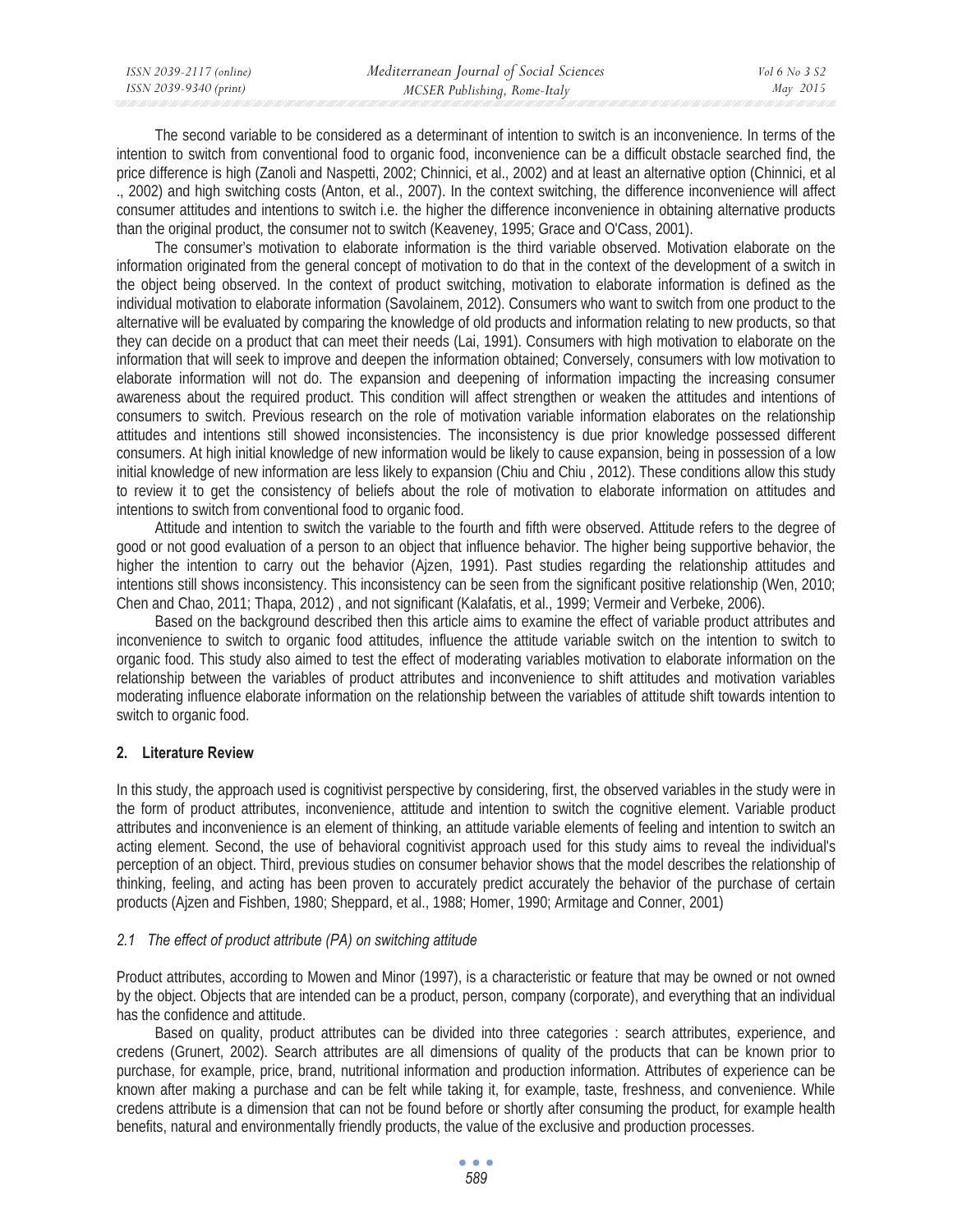| ISSN 2039-2117 (online) | Mediterranean Journal of Social Sciences | Vol 6 No 3 S2 |
|-------------------------|------------------------------------------|---------------|
| ISSN 2039-9340 (print)  | MCSER Publishing, Rome-Italy             | May 2015      |

Characteristics of organic food has been believed to be a better food than conventional food, which is reflected on the attributes of more durable, more delicious (Wandel and Bugge, 1997), free of pesticides / chemicals substances freeness (Swanson and Lewis, 1993; Lea and Worsley, 2005), and more secure (food safety) (Vindigni, et al., 2002; Ozcelik and Ucar, 2008). This condition indicates that the attribute category as a differentiating factor of the non-organic foods are more appropriate organic is an attribute of experience and credens.

Propositions put forward to describe the relationship between product attributes and attitudes switch based on the phenomenon that is likely to have a positive relationship patterns, ie the higher the consumers' perception of difference attributes, the higher the positive attitude to switch to organic foods (Herr, et al., 1991; Rimal and Fletcher, 2000). The reasons underlying the positive relationship patterns are described as follows.

First, basically consumers act rationally in deciding to switch from one product to another to satisfy their wants and needs. The consumer will be evaluated by comparing the knowledge of the products are usually consumed with information relating to new products, so they can decide which products can meet his / her needs (Lai , 1991). If this comparison indicates a significant difference in attributes, consumers tend to have a positive attitude to switch (Lee , et al., 2001).

Secondly, there is the perception that organic food is healthier, safer, and more environmentally friendly than conventional food (Vindigni, et al., 2002; Tarkianen and Sundqvist, 2005; Chen , 2009). It encourages consumers to have a positive attitude towards organic food. Thus, the formulation of the first hypothesis is :

H1 : The higher the consumer 's perception of the differences in the attributes of the product, the higher the positive attitude to switch to organic foods.

## *2.2 The effect of inconvenience (IC) on the switching attitude*

Inconvenience is a troubling incident or complicate the customer. In consuming a product, inconvenience negative effect on attitudes (Olsen, 2007), and the level of customer satisfaction (Ninh, 2010). Meanwhile, in the context of the intention to switch, inconvenience refers to all the issues that vex or complicate the customer made the decision to switch (Grace and O'Cass, 2001). Inconvenience may be the time it takes to access and obtain a product perceived longer than perceived, change the time and place of service, waiting times, lack of attention (Keaveney, 1995), the difficulty to find the product, the price is expensive (Zanoli and Naspetti, 2002; Chinnici, et al., 2002), the low availability (Kalafatis, et al., 1999; . Magnusson , 2001; Vindigni, et al., 2002; Tarkianen and Sundqvist , 2005; Chen , 2009) and alternative products are limited (Chinnici, et al., 2002 ) and high switching costs (Anton, et al., 2007).

Propositions put forward to describe the relationship between inconvenience and attitude switch is based on the phenomenon of negative patterns of relationship, ie the higher the perception of the difference inconvenience in product acquisition, the lower the positive attitude to switch to organic foods. The reasons underlying the negative relationship patterns are described as follows.

Basically, to switch from one product to another product, the consumer will consider whether or not there an extra effort to get these alternative products. If need significant additional effort, there will be no switching. Additional efforts to obtain alternative products such an inconvenience, which in the context of switching intentions may be difficult to obtain the product, the price is high (Zanoli and Naspetti, 2002; Chinnici, et al., 2002), the low availability (Kalafatis, et al., 1999; Magnusson, 2001; Vindigni, et al., 2002; Tarkianen and Sundqvist, 2005; Chen, 2009) and lack of alternative options (Chinnici, et al., 2002). Conversely, if the extra effort to get alternative products are not perceived differently, consumers tend to switch ( Grace and O'Cass, 2001; Gerrard and Cunningham, 2004). Thus, the formulation of the second hypothesis is:

H2 : The higher the perception of the difference inconvenience in obtaining the product, the lower the positive attitude of consumers to switch to organic foods.

## *2.3 Information elaborating motivation (IEM) / Motivation elaborate information*

Motivation is a series of psychological processes that led to the movement, direction , and persistence of voluntary attitude that leads to the destination (Kreitner and Kinicki, 2008). In this study, the motivation question is consumer motivation to elaborate on the information, defined as an individual incentive to elaborate information about the choice of purchasing the product (Rothman, et al., 1993; Maoz and Tybout, 2002; Harrell, 1986; Savolainem 2012). Basically, every consumer, before deciding to buy a product, have the possibility to have initial information about it (Chiu and Chiu, 2012). For example, the consumers consume spinach vegetable to get iron source or consume egg to get protein benefit it contains. However, while choosing from a variety of the same product, consumers will seek to expand the information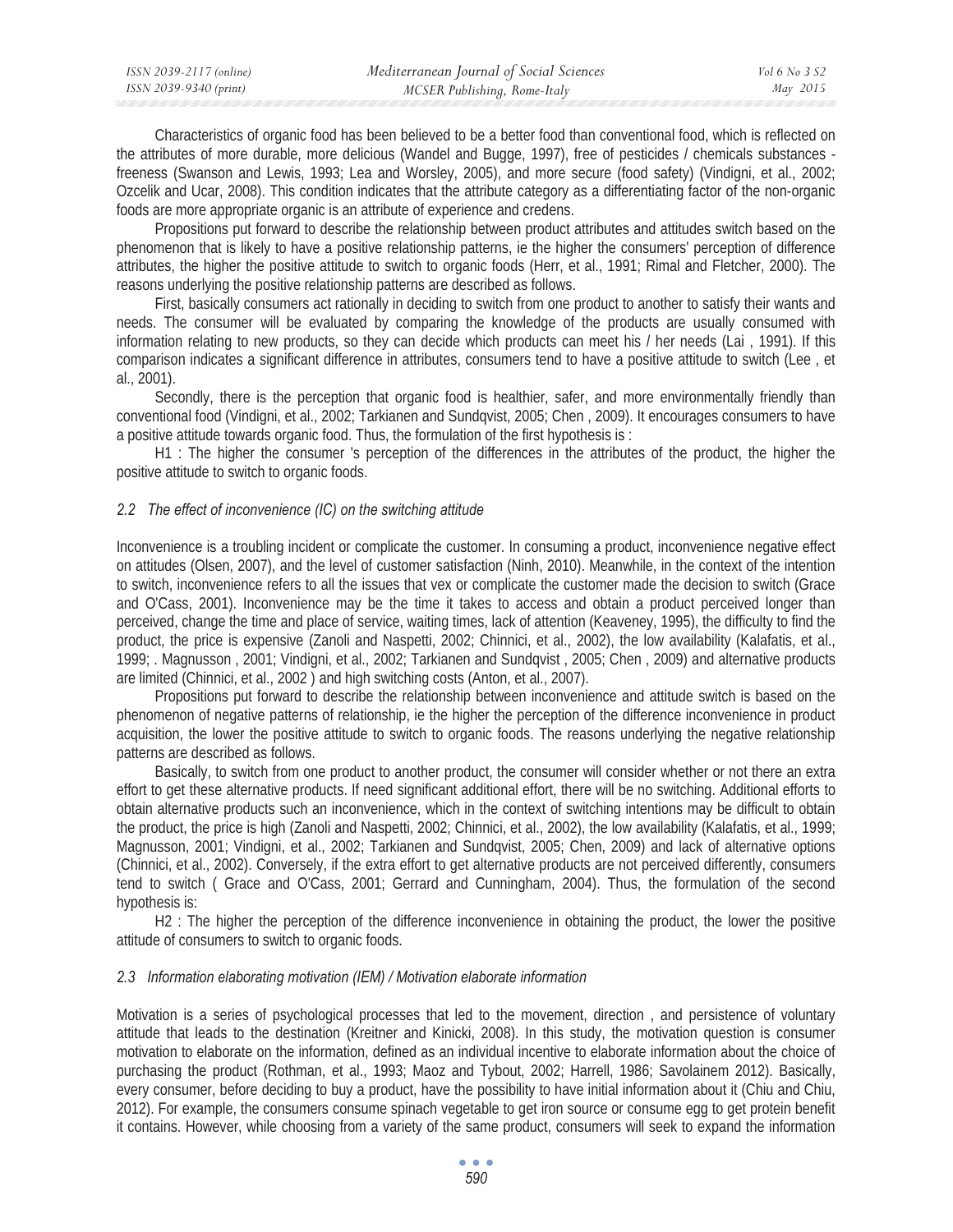about the product to be consumed. The more important of these products to consumers, businesses increasingly information intensive search. This gives a signal on marketers to motivate consumers to elaborate information related to product attributes. Information about product attributes are important information to determine product choice among options available products because knowledge about the attributes of the product may change the attitudes of consumers towards a product (Cacioppo, et al., 1994).

Propositions put forward is that if the consumers' information elaborating motivation is high, the consumers' attempt of conceiving and evaluating the product attribute will improve, thereby the relationship of product attribute to switching attitude will be stronger. The followings are the reason underlying the positive relationship pattern.

Consumers decide to switch from one product to another if more beneficial (Lee, et al., 2012). This indicates the need for marketers to provide more extensive information about the products on offer, and is able to motivate consumers to elaborate on the information provided. This is consistent with the assumption that the Elaboration Likelihood Model (ELM) is that when consumers have the ability and motivation to expand the information enabling well elaborated information that is expected to strengthen the positive attitude of consumers towards a product (Petty, et al., 2004). Thus, the hypothesis is formulated as follows:

H3: The higher the consumer motivation to elaborate information, further strengthening the influence of the perception of product attributes the difference to the positive attitude of consumers to switch to organic food .

One of the things that consumers consider in choosing alternative products is convenience in obtaining and consuming (Berry, et al., 2002). This means that if a product is getting to have a high convenience level, will further encourage consumers to be positive choose the product compared to other products. In harmony with these opinions, it can be assumed that if to obtain alternative products require low inconvenience increasingly encouraging consumers to be positive switch (Keaveney, 1995; Grace and O'Cass, 2001). These conditions provide a signal for marketers to provide information to consumers that to obtain alternative products, no significant additional effort or inconvenience product has a low , and at the same time motivate consumers to elaborate on the information. Information Elaboration is expected to improve consumer understanding that there is only a slight difference of inconvenience in obtaining organic food and conventional food, so it can change the attitude of consumers to switch.

Propositions put forward is that if to obtain consumer products have a high motivation to elaborate information will inconvenience consumer businesses to understand and evaluate the inconvenience in obtaining these products, so consumers will know the difference inconvenience in obtaining organic food and conventional food. These conditions will weaken the relationship inconvenience obtain a product with an attitude Switch. The reasons underlying the negative relationship patterns are described below.

Previous research states that in order to obtain organic food facts is not easy and need extra effort because of various constraints such prices tend premium, low availability (Zanoli and Naspetti , 2002; Chinnici, et al., 2002) and limited alternative options (Chinnici, et al., 2002), and the high cost of switching (Anton, et al., 2007). However, in order to live a healthy life and preserve the environment, many consumers consume organic food (Wandel and Bugge, 1997; Swanson and Lewis, 1993; Lea and Worsley, 2005; Ozclik and Ucar, 2008). These conditions show marketers that marketers should be able to convince and motivate consumers to elaborate to obtain information that organic foods do not require significant additional effort. Thus, the formulation of the hypothesis is as follows :

H4: The higher the motivation to elaborate information will weaken the influence of differences in inconvenience for the positive attitude of consumers to switch to organic foods.

## *2.4 Attitude (AT)*

Attitude is a process oriented to an individual's action, evaluation, basic knowledge, and relatively consistent perception relating to an object. Attitude is a consistent set of beliefs in an object that makes people tend to treat the object in a certain way (Weigel, 1983).

In the context of product switching, previous studies have shown consistently that attitude has positive influence on intention to switch (Wen, 2010; Chen and Chao, 2011; Thapa, 2012). Propositions put forward to describe the relationship between attitude and intention to switch is based on the phenomenon that a positive relationship patterns, ie the higher the positive attitude of consumers to switch, the higher intention to switch to organic food. The following are the reasons underlying the positive relationship patterns.

Previous research on the relationship attitudes towards organic food purchase intention consistently showed a positive correlation (Saba and Mesina, 2003; Thogersen, 2007; Chen, 2009). This shows that between attitude and intention to switch to switch to organic foods showed a positive relationship. Thus, the formulation of the hypothesis as follows: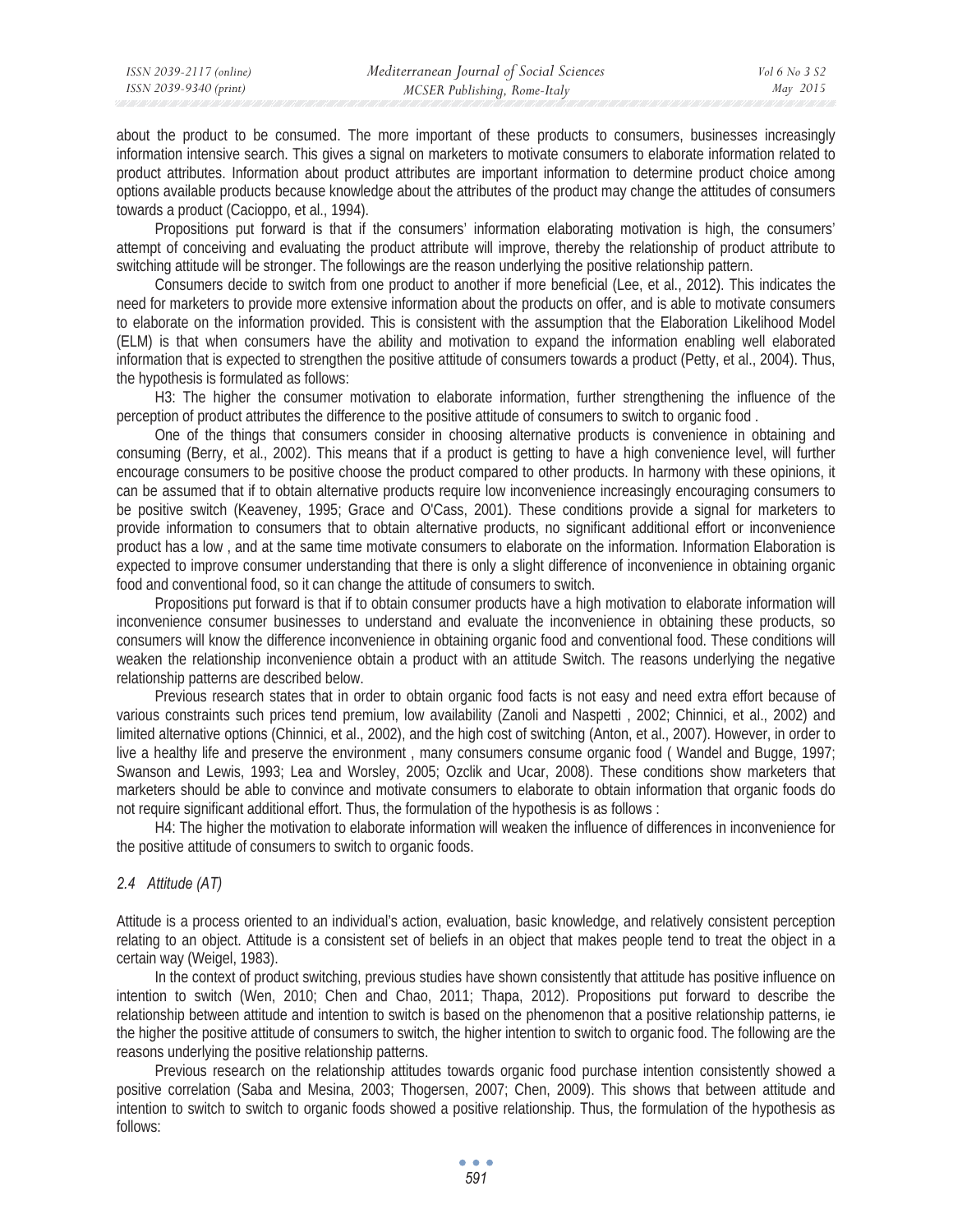| ISSN 2039-2117 (online) | Mediterranean Journal of Social Sciences | Vol 6 No 3 S2 |
|-------------------------|------------------------------------------|---------------|
| ISSN 2039-9340 (print)  | MCSER Publishing, Rome-Italy             | May 2015      |

H5: The higher the positive attitude of consumers to switch to organic foods higher intention to switch to organic food.

In an effort to decide to switch or not to switch, consumers will look for information related to the availability of products that are needed, including in determining the food they consume. Food not only be just to satisfy hunger, but also to maintain health (Saba and Mesina, 2003; Thogersen, 2007; Tarkianen and Sundqvist, 2005; Chen, 2009), even lifestyle (Chen , 2009). High motivation in elaborating information enabling a better understanding of the characteristics of the product to be consumed, so will affect the attitude and intention to switch to alternative products (Maoz and Tybout, 2002). Thus, the formulation of the hypothesis is :

H6: The higher motivation to elaborate on the information , will further strengthen the influence of attitude on the intention to switch to organic foods.

Based on the description of the process of intention to switch consumers from conventional food to organic foods can be prepared a basic framework model as shown in Figure 1.



**Figure 1.** Model the intention to switch from conventional food to organic food

#### **3. Research Methodology**

#### *3.1 Desain research*

This study basically aims to test causal relationships between variables were assessed by the independent variable treatment and measuring its impact on the dependent variable. Based on these objectives, the design of appropriate research is experimental designs (Campbell and Stanley, 1966).

Experimental design used was a laboratory experiment, the experiment carried out separately from everyday life that allows researchers not only can manipulate independent variables but also can control other confounding variables with a higher level of control of the experimental field (Ertambang, 2012) .

Experimental design used was between subject factorial consisting of a combination of treatments: 2 ( product attributes : high and low ) x 2 ( inconvenience : high and low ) x 2 (motivation to elaborate information : high and low), so there are eight experimental groups, who each get a different treatment and stimulus.

#### *3.2 Stimulus*

Given stimulus are 2 kinds, namely the medium of film and promotional gifts. Film media is designed as an attempt to socialize organic food by organic farmers association to be known to the public, as well as in the form of public opinion on organic food. The film is designed to stimulus attributes socialization high and low inconvenience, while movie disesain public opinion to attribute the low and high inconvenience. Promotional gift is the stimulus material for high information elaborate motivation, while elaborating low motivation are not awarded prizes. Promotional gift giving is intended to motivate participants to want to elaborate on the actual information in a magazine that is designed to give the impression

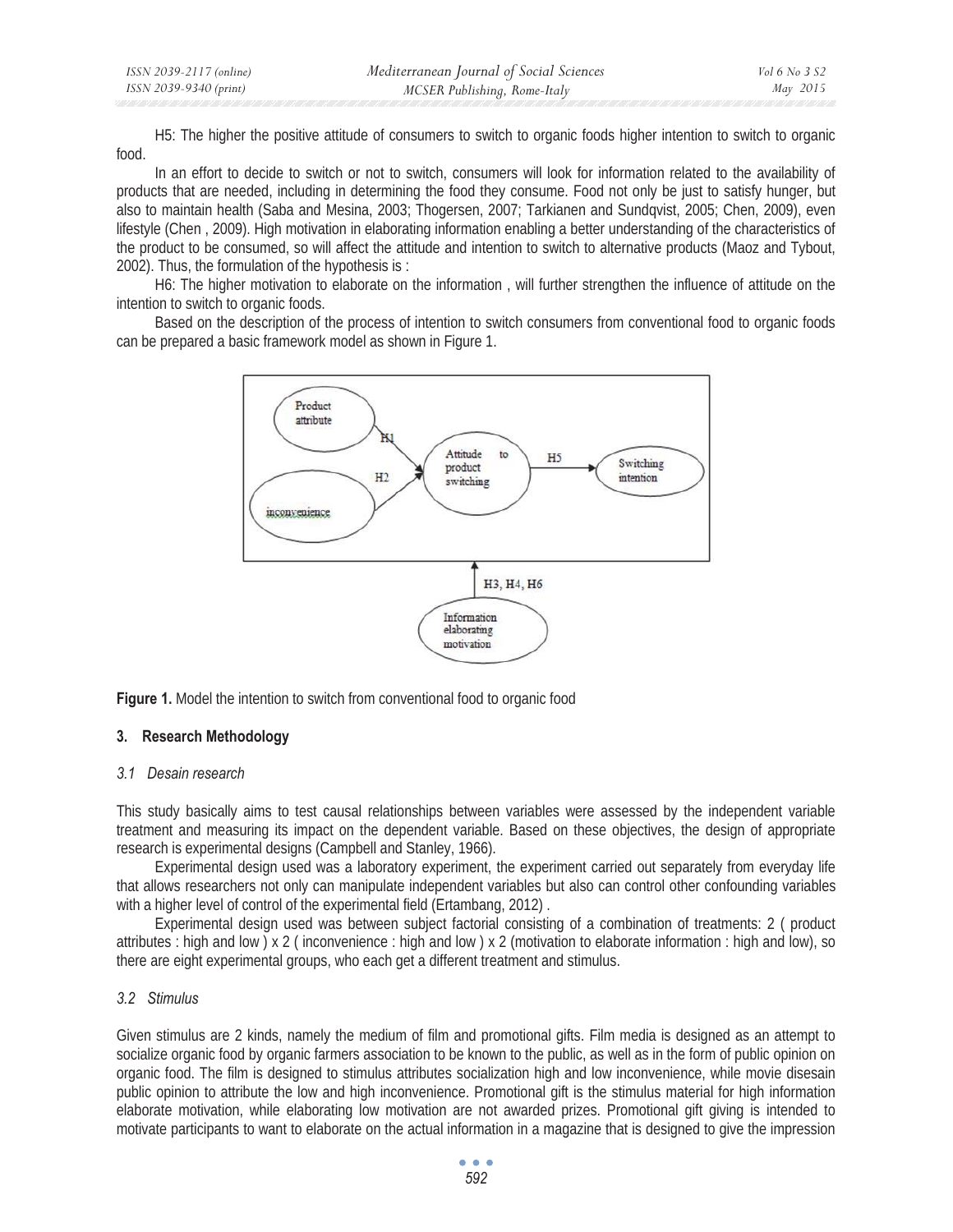of natural product -related information about the attributes and ease of obtaining organic food products. To give a real impression, promotional gifts given in the form of vouchers to eat healthy food .

## *3.3 Manipulation Checking*

Manipulation check was conducted to test whether participants' perception of the stimuli used in the experiment was the same as the perception of researchers, as well as the instruments used to test the effect on the dependent variable in our model. The number of participants in the manipulation check set 60 students. Manipulation check results into three treatment variables are presented in Table 1.

Manipulation check results are listed in Table 1 indicate that the design of the third stimulus for treatment variables, namely : product attributes, inconvenience, and motivation elaborate show the diversity of information that can be used in laboratory experiments were conducted.

|  |  |  |  | Table 1: Result of Manipulation Checking |
|--|--|--|--|------------------------------------------|
|--|--|--|--|------------------------------------------|

| Variable                                | Item number | Homogeneity of variance test result | Result of F-test (Between Groups) |
|-----------------------------------------|-------------|-------------------------------------|-----------------------------------|
| High attribute                          |             | 0.278                               | 237.041***)                       |
| Low attribute                           |             |                                     |                                   |
| High inconvenience                      |             | 0.454                               | 228.169'''                        |
| Low inconvenience                       |             |                                     |                                   |
| High information elaborating Motivation |             | 0.933                               | $131.935***$                      |
| Low information elaborating Motivation  |             |                                     |                                   |

Note:  $N = 60$ , \*\*\*):  $p < 0.001$ , Homogeneity of variance value:  $> 0.05$ ; Meaning as insignificant that otherwise is not homogeneous or there is a difference; Meaning as the significant , then the conclusion there is a difference between groups

## *3.4 Experimental Procedure*

Laboratory experiments performed procedure is to create an atmosphere like in real conditions (blind experiment) so that participants reacted as in the actual conditions.The study participants consisted of 200 students of the Sebelas Maret University, which is divided into 8 groups of treatment.

## *3.5 Statistical Test*

Statistical testing was conducted on the data validity and reliability testing, and hierarchical multiple regression. Validity and reliability of the data is done with the aim to ensure that the data obtained can describe the phenomenon being measured. Meanwhile, a hierarchical multiple regression (HRA) was conducted to determine the causal relationship between the variables studied (Grau, et al., 2001).

## **4. Result and Discussion**

## *4.1 The result of inter-variable correlational test*

The result of inter-variable correlational test is presented in table 2.

|            | РA          |             | <b>IFM</b>  | IFM *PA     | IFM *IC     |
|------------|-------------|-------------|-------------|-------------|-------------|
| РA         | 1.000000    | $-0.392991$ | 0.034624    | 0.679527    | $-0.288304$ |
|            | $-0.392991$ | 1.000000    | $-0.361422$ | $-0.486505$ | 0.526574    |
| <b>IFM</b> | 0.034624    | -0.361422   | 1.000000    | 0.707526    | 0.545937    |
| IFM*PA     | 0.679527    | $-0.486505$ | 0.707526    | 1.000000    | 0.170003    |
| IFM*IC     | $-0.288304$ | 0.526574    | 0.545937    | 0.170003    | 1.000000    |

Table 2 shows that there is no correlation between variables are close to 1, so that the model predictions showed no perfect multicollinearity problems (r < 0.8) (Gujarati, 2009). These results indicate that the resulting model can be used to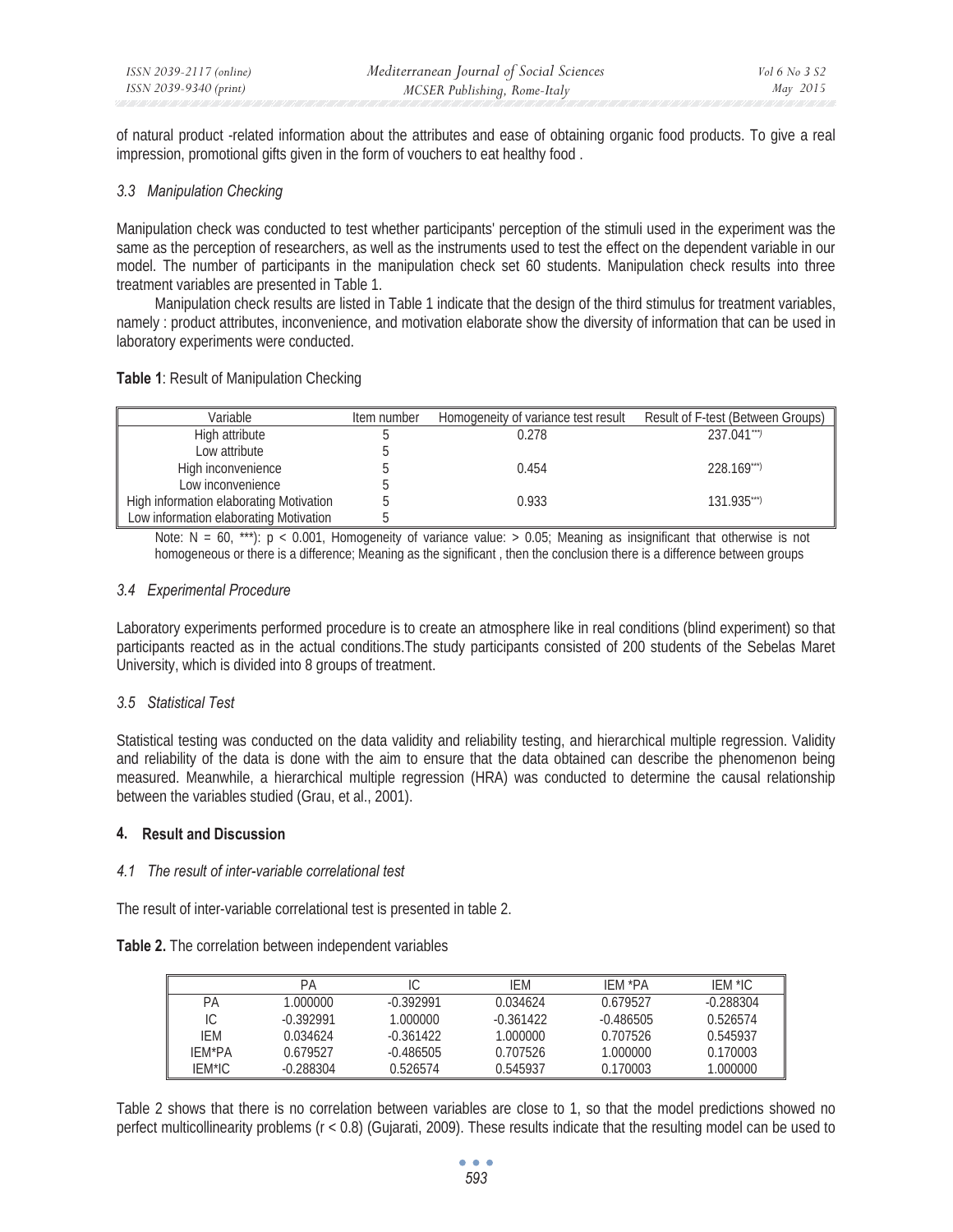predict the phenomenon well.

Besides the issue of multicollinearity, the model predictions should be free from the problems of autocorrelation and heteroscedasticity order predictor models remain blue. In connection with the problem of autocorrelation and heteroscedasticity then used prediction models ARCH (autoregressive conditional heteroscedasticity) or GARCH (generalized autoregressive conditional heteroscedasticity) (Engle 2001). This model is a regression analysis model developed to accommodate variance is estimated to be the cause of inefficiency and at the same prediction variance can predict the cause of inefficiency models.

## *4.2 The Process of Establishing Switching Attitude to Organic Food*

The process of formation of attitudes turn to organic food rests on four issues : (1) the effect of differences in the perception of product attributes on attitude switch to organic food, (2) the effect of differences in the perception of inconvenience on attitudes switch, (3) The effect of interaction of motivation to elaborate information on product attributes differences relationship with attitude switching to organic foods, and (4) The effect of interaction of motivation to elaborate information on the relationship differences inconvenience obtain organic food with attitude switching to organic foods. Based on the four issues forming the attitude switch the hierarchical regression Garch modeled with the following models Hierarchy 1: AT = Garch +  $\alpha$  +  $\beta_1$ PA +  $\beta_2$ IC +  $\beta_3$ IEM + e ...............(1)

 $Hierarchy 2: AT = Garch + α + β<sub>1</sub>PA + β<sub>2</sub>IC + β<sub>3</sub>IEM + β<sub>4</sub>PA<sup>*</sup>IEM + β<sub>5</sub>IC<sup>*</sup>IEM + e (1) (2)$ 

The discussion of the results of simultaneous test aims to explain the goodness - of - fit model obtained from the regression model are shown in Table 3.

First, the results of hierarchical regression testing on the model level 1 shows the goodness - of- fit is good (F - test  $= 1672.570$ ,  $p < 0.01$ ). This shows that the regression model can be used to explain the phenomenon both attitude switch to organic food. While the value of adjusted  $R^2 = 0.9853$  shows that the variance attitude switch to organic foods can be explained by the variance of product attributes, inconvenience and motivation to elaborate information by 98.53 %, while the rest of the variance is explained by other variables outside the model.

|                                                             | Hierarchy 1        | Hierarchy 2        |  |  |
|-------------------------------------------------------------|--------------------|--------------------|--|--|
| Independent variable                                        | Switching attitude | Switching attitude |  |  |
| Garch                                                       | 4.1096             | 10.9007            |  |  |
|                                                             | $(2.3180)$ **      | $(2.9699)***$      |  |  |
| Constant                                                    | 0.3954             | 0.1692             |  |  |
|                                                             | $(8.5197)$ ***     | (1.2526)           |  |  |
| <b>Main Effect</b>                                          |                    |                    |  |  |
| Product Attribute (PA)                                      | 0.7677             | 0.6429             |  |  |
|                                                             | $(120.8184)$ ***   | $(29.4958)$ ***    |  |  |
| Inconvenience (IC)                                          | $-0.3671$          | $-0.2032$          |  |  |
|                                                             | $(-63.7639)$ ***   | $(-5.5595)***$     |  |  |
| Information Elaborating Motivation (IEM)                    | 0.2293             | 0.2517             |  |  |
|                                                             | $(35.0219)$ ***    | $(6.62536)$ ***    |  |  |
| Two-way interaction effect                                  |                    |                    |  |  |
| IEM*PA                                                      |                    | 0.0284             |  |  |
|                                                             |                    | $(5.1669)***$      |  |  |
|                                                             |                    | $-0.032914$        |  |  |
| IEM*IC                                                      |                    | $(-3.8122)***$     |  |  |
| F-test                                                      | 1672.570***        | 1710.808***        |  |  |
|                                                             | 0.9859             | 0.9891             |  |  |
| R-Squared (R <sup>2</sup> )                                 | 0.9853             | 0.9885             |  |  |
| Adjusted R <sup>2</sup><br>$\Delta$ R <sup>2</sup>          |                    | 0.0032             |  |  |
| F-test in $\Delta$ R <sup>2</sup>                           |                    | 26.7627***         |  |  |
|                                                             |                    |                    |  |  |
| Note: $p < 0.10$ ; ** $p < 0.05$ ; *** $p < 0.01$ ; n = 200 |                    |                    |  |  |

**Table 3.** The result of Hierarchical Regression Analysis with Switching Attitude as Dependent Variable

Second, the results of hierarchical regression testing on the model of step 2 shows the goodness - of- fit is good (Test  $F =$ 1710.808 , p < 0.01). This shows that the regression model can be used to explain the phenomenon both attitude switch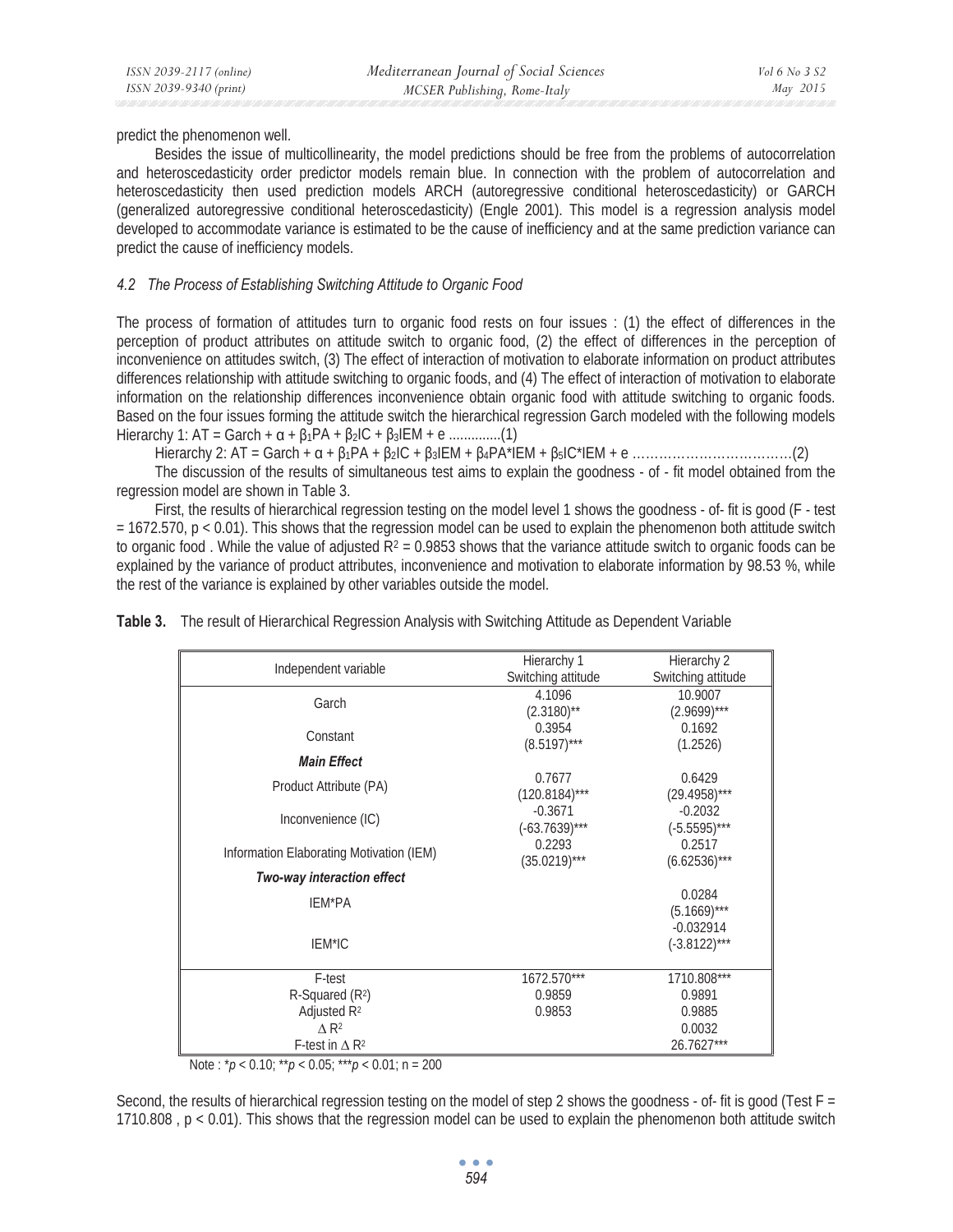| ISSN 2039-2117 (online) | Mediterranean Journal of Social Sciences | Vol 6 No 3 S2 |
|-------------------------|------------------------------------------|---------------|
| ISSN 2039-9340 (print)  | MCSER Publishing, Rome-Italy             | May 2015      |

to organic food. While the value of adjusted  $R^2 = 0.9885$  shows that the variance attitude switch to organic foods can be explained by the variance of product attributes, inconvenience and motivation to elaborate information by 98.85 %, while the rest of the variance is explained by other variables outside the model.

Furthermore, two-way interaction effects were hypothesized shows the goodness - of- fit is good (test F in  $\Delta$  R<sup>2</sup> = 26.7627,  $p < 0.01$ ). This indicates that the level 2 models differ significantly from the model level 1 in explaining the complexity of the phenomenon of attitude switch to organic food. This is evident from the value of the F statistic at level 2 (F stat = 1710.808,  $p < 0.01$ ) higher in value than the F statistic level 1 (F stat = 1672.570,  $p < 0.01$ ). This condition indicates that the motivation to elaborate information act to strengthen or weaken the relationship between independent and dependent variables in the sequent formation of attitudes switch to organic food.

The discussion on the results of tests of hypotheses about the process of attitude formation switch to organic food further described as follows.

#### *4.2.1 The effect of different perceptions on Product Attribute on Positive Attitude to switching to Organic Food*

The test results on the first level hierarchical regression showed that the differences in product attributes a positive influence on the attitude of the switch ( $\beta$  = 0.7677; Z value = 120.8184; p < 0.001). This shows that the higher the difference in product attributes , the higher the positive attitude of consumers to switch to organic food. These results support the hypothesis and answer (H1) and in line with the findings of previous studies (Wandel and Bugge, 1997; Swanson and Lewis, 1993; Vindigni, et al., 2002; Lea and Worsley, 2005; Ozcelik and Ucar, 2008; Thapa, 2012 ; Awogbemi, et al., 2012) .

Results of hierarchical regression testing on the second level also showed that differences product attributes positive influence on the attitude switching  $(\beta = 0.6429; Z \text{ value} = 29.4958, p < 0.001)$ . The pattern of this relationship explains that the higher the difference attributes of organic food products compared to conventional food, the higher the positive attitude of consumers to switch to organic food.

Thus, the results of these tests show the consistency of the effect of different attributes of the product on a positive attitude to switch to organic food.

## *4.2.2 The effect of different Inconvenience in obtaining food product on Positive Attitude to switching to Organic Food*

Results of hierarchical regression testing on level 1 indicates that the difference inconvenience negative effect on attitudes switch ( $\beta$  = -0.3671; Z value = -63.7639; p < 0.01). This shows that the higher the perception of the difference inconvenience in obtaining the product, the lower the positive attitude of consumers to switch to organic food. These results support the hypothesis (H2) and in line with the findings of previous studies (Wathne, et al., 2001; Grace and O'Cass , 2001; Gerrard and Cunningham , 2004; Anton, et al., 2007).

The results of the second level hierarchical regression testing also showed that the difference inconvenience negative effect on attitudes switch ( $\beta$  = -0.2032; Z value = -5.5595; p < 0.01). The pattern of this relationship explains that this shows that the higher the perception of the difference inconvenience in obtaining the product, the lower the positive attitude of consumers to switch to organic food.

Thus, the results of the test showed that there is consistency in obtaining product inconvenience influence positive behavior and switching to organic food products.

## *4.2.3 The effect of interaction variables between Information Elaborating Motivation and Different Perception on Product Attribute on the switching-to-organic food attitude*

The hypothesis that the higher the consumer motivation to elaborate information further strengthens the effect of food on the perception of differences attribute positive attitude switching to organic foods (H3) is supported on the second level of testing ( $\beta$  = 0.0284; Value Z = 5.1669;  $p = 0$ , 01). The test results support the hypothesis (H3) and in line with the results of previous studies (Maoz and Tybout, 2002; Awogbemi, et al., 2012; Chiu and Chiu, 2012). This indicates the moderating influence of motivation to elaborate information that reinforces the pattern of relationships product attribute differences in positive attitudes of consumers switch to organic food.

Thus the findings of this study provide insight to marketers the importance of creating a stimulus that can build consumer motivation to elaborate on the information , so that through the stimulus is expected to increase positive attitudes of consumers switch to organic food.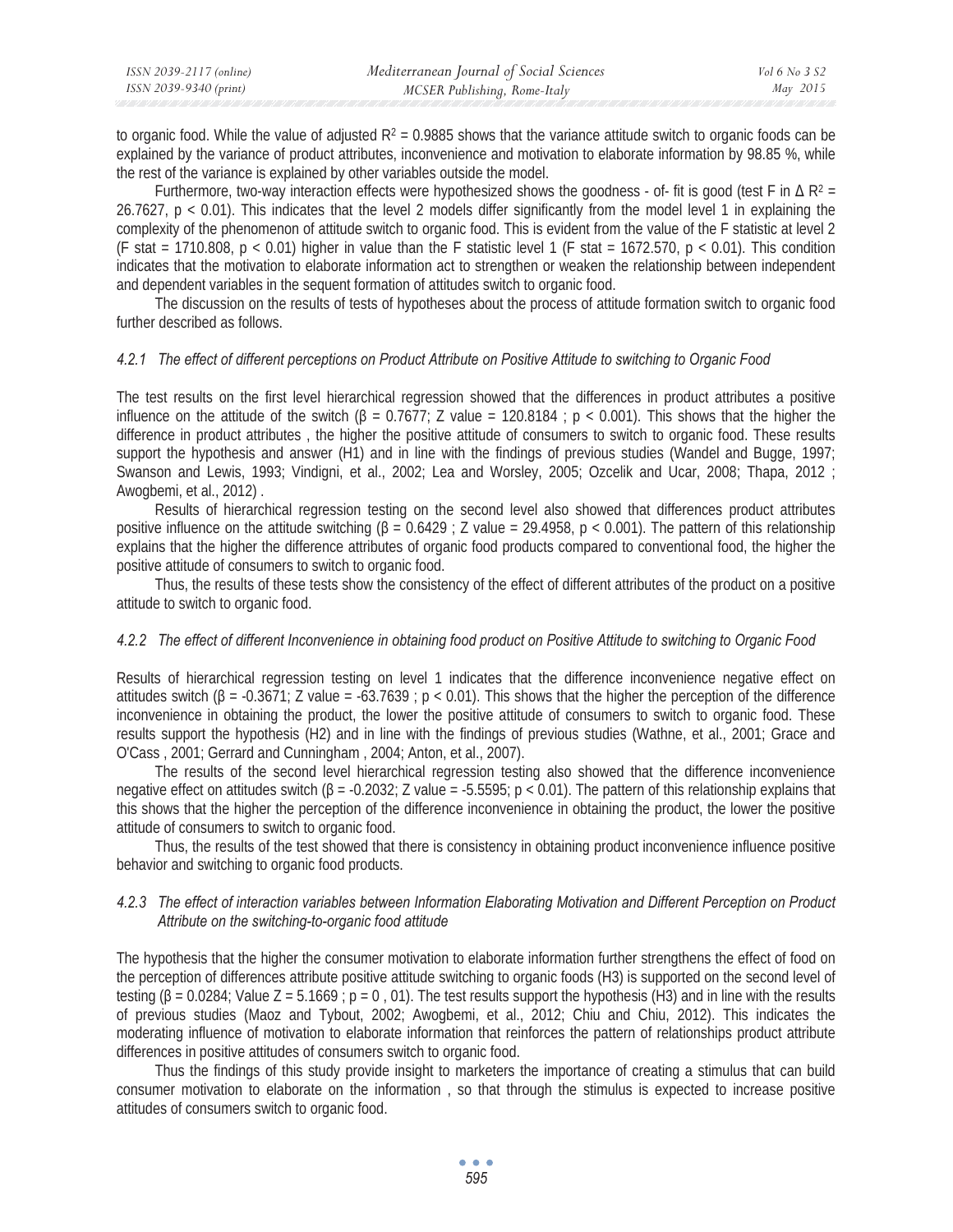## *4.2.4 The effect of interaction variables between Information Elaborating Motivation and Different Perception on Inconvenience in obtaining product on the switching-to-organic food attitude*

The hypothesis that the higher the motivation to elaborate information will weaken the influence perception of inconvenience difference in positive attitudes of consumers switching to organic food (H4) is supported on the second level of testing  $(\beta = -0.0329)$ ; Value Z =  $-3.8122$ ; p = 0.01). The test results support the hypothesis (H4) and in line with the results of previous studies (Maoz and Tybout, 2002; Savolainen, 2011; Chiu and Chiu, 2012). This indicates the moderating influence of motivation to elaborate information weakens the relationship patterns inconveniencet obtain the product on the positive attitude of consumers switch to organic food.

Thus, the findings of this study are practically giving understanding to marketers about the importance of creating a stimulus to encourage the growth of consumer motivation to elaborate on the information and provide an attractive and adequate information, so it can be expected to have an impact on increasing consumer awareness about the advantages of organic food attributes, and at least difference inconvenience in obtaining organic food, so it will have a positive impact on attitudes switch.

## *4.3 The Process of Establishing the Switching-to-Organic Food Intention*

The process of forming the intention to switch to organic food depends on two issues : (1) the effect of a positive attitude to switch on the intention to switch to organic foods; and (2) the effect of the interaction of motivation to elaborate information on the relationship positive attitude switch with the intention to switch to organic food.

Based on the two issues forming the intention of turning the hierarchical regression modeled as follows :

Hierarchy 1: IN = Log(Garch) + Į + ȕ1AT + ȕ2IEM + e ....................... (3)

Hierarchy 2: IN = Log(Garch) +  $\alpha$  +  $\beta_1$ AT +  $\beta_2$ IEM +  $\beta_4$ AT\*IEM + e .. (4)

Results of hierarchical regression hypothesis testing in the process of forming the intention to switch to organic foods is shown in Table 4. This stage begins with a discussion on the results of simultaneous test that aims to explain the goodness -of - fit model obtained in the regression model each level.

First, the results of tests on the regression model hierarchy level 1 shows the goodness - of- fit is good (Test  $F =$ 1163, p < 0.01). This indicates that the regression model which can be used to explain the phenomenon of intention to switch to organic food properly. While the adjusted  $R<sup>2</sup> = 0.9761$  indicates that the intention of switching to organic food products can be explained by the motivation to elaborate information and attitude switch of 97.61 % , while the rest is explained by the variance of the variables outside the model.

| Independent Variable                     | Hierarchy 1 Switching Intention | Hierarchy 2 Switching Intention |
|------------------------------------------|---------------------------------|---------------------------------|
| Log(Garch)                               | 0.3460                          | 0.0150                          |
|                                          | $(5.6851)***$                   | (1.5171)                        |
| Constant                                 | 0.9934                          | 0.5639                          |
|                                          | $(4.1325)***$                   | $(8.1446)$ ***                  |
| <b>Main Effect</b>                       |                                 |                                 |
| Attitude (AT)                            | 0.6494                          | 0.3164                          |
|                                          | $(37.8755)$ ***                 | $(22.1930)$ ***                 |
| Information Elaborating Motivation (IEM) | 0.4597                          | 0.2088                          |
|                                          | $(51.0747)$ ***                 | $(18.1174)***$                  |
| <b>Two-way Interaction Effect</b>        |                                 |                                 |
| IEM*AT                                   |                                 | 0.1067                          |
|                                          |                                 | $(23.3695)***$                  |
| F-test                                   | 1163.562***                     | 1038.280***                     |
| $R-Squared (R2)$                         | 0.97697                         | 0.97752                         |
| Adjusted $R^2$                           | 0.97613                         | 0.97658                         |
| $\Delta$ R <sup>2</sup>                  |                                 | 0.0005                          |
| F-test in $\Delta$ R <sup>2</sup>        |                                 | 3.7938**                        |

**Table 4.** The result of Hierarchical Regression Analysis with Switching Intention as Dependent Variable

Note :  $np < 0.10$ ;  $*$  $p < 0.05$ ;  $*$  $*$  $p < 0.01$ ; n = 200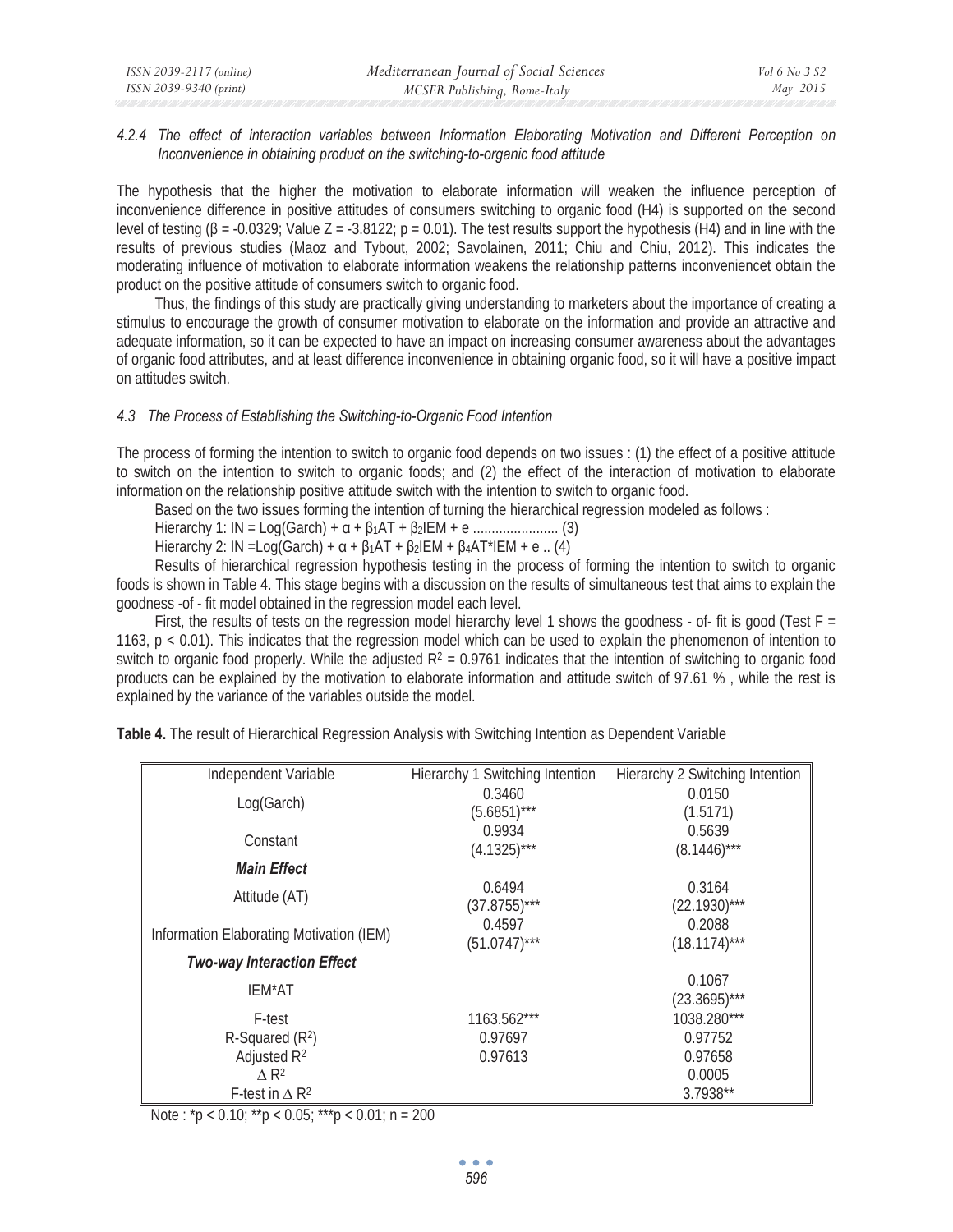Second, the results of tests on the regression model hierarchy level 2 shows the goodness - of- fit is good (Test F = 1038.280, p < 0.01). This indicates that the model can be used to explain the phenomenon well. Meanwhile, the value of the adjusted  $R<sup>2</sup> = 0.9766$  indicates that the intention of switching to organic food products can be explained by the motivation to elaborate information and attitude switch of 97.66 % , while the rest is explained by the variance of the variables outside the model.

Furthermore, two-way interaction effects were hypothesized contribute the higher goodness - of- fit test (F test at  $\Delta$ )  $R<sup>2</sup> = 3.7938$ , p < 0.01). This indicates that the regression model 2 levels differ significantly from one level regression model to explain the complexity of the phenomenon of intention to switch to organic food products. This condition indicates that the motivation to elaborate information is important that consumers consider to strengthen or weaken the intention to switch to organic food.

The discussion on the results of tests of hypotheses about the process of forming the intention to switch to organic food further described as follows.

## *4.3.1 The effect of switching attitude on the switching-to-organic Food intention*

Test results using the first level hierarchical regression showed a pattern of positive influence attitudes towards switching intention  $(6 = 0.6494; Z$  value = 37.8755, p < 0.001). This shows that the higher the positive attitude, the higher intention to switch to organic food. These results support the hypothesis (H5) and in line with the findings of previous studies (Keaveney, 1995; Bansal and Taylor, 1999; Saba and Mesina, 2003; Thogersen, 2007; Chen, 2009; Tung, et al., 2012).

The test results on two levels also showed a positive influence patterns of attitudes to switching intention ( $\beta$  = 0.3164 ; Z value = 22.1930,  $p < 0.001$ ). The pattern of this relationship explains that the higher the positive attitude switch, the higher the intention of switching to organic food.

Thus, the results of these tests showed a positive attitude switch consistency influence on the intention to switch to organic food. These findings indicate that the attitude switch is forming the intention to switch to organic food.

## *4.3.2 The effect of interaction variables between Information Elaborating Motivation and Switching attitude on the switching-to-organic food intention*

The hypothesis stating that the consumer's higher motivation to elaborate further strengthened the effect of the consumers' positive attitude on the intention to switch (H6) supported on second level of hierarchical regression testing ( $\beta$ )  $= 0.1067$ ;  $Z = 23.3695$ ;  $p = 0.01$ ). The test results support the hypothesis (H6) and in line with the findings of previous studies (Maoz and Tybout, 2002; Chiu and Chiu, 2012). This suggests a moderating influence motivation to elaborate information on the pattern of relations a positive attitude with the intention of turning consumers switch to organic food.

Thus, the findings of a study on forming sequent practical intent of this switch also provides insights to marketers of organic food products on the importance of creating a stimulus to encourage the growth of consumer motivation to elaborate on the information and provide interesting information and adequate, with the hope to increase positive attitudes to switch so that in turn will increase the intention to switch to organic food.

## **5. Conclusion**

At sequent formation of attitudes, the results showed that the factors forming attitudes switch to organic food is variable product attributes and inconvenience as well as motivation to elaborate information. In addition to elaborate motivation variables significantly contribute information as moderating the relationship between the variables of product attributes and inconvenience with an attitude switch. Moderating role of motivation variable information elaborates on the relationship with the product attribute variable switching attitude is strengthening ties to these two variables. Instead the role of moderating variables motivation to elaborate on the relationship variable information inconvenience obtain a product with an attitude switch is weakened ties to these two variables.

At sequent formation of intention to switch, the results showed that the factors forming the intention to switch to organic food is variable switching attitude and motivation to elaborate information. In addition to elaborate motivation variables significantly contribute information moderate the relationship between the variables of attitude switch with switching intentions. Moderating role of motivation variable information elaborates on the relationship with the intention of turning the attitude variable switch is strengthening ties to these two variables.

The theoretical implications of this study helps to understand the basic concepts of consumer switching behavior. From the perspective of an organic product marketers, need to create a stimulus that can encourage the growth of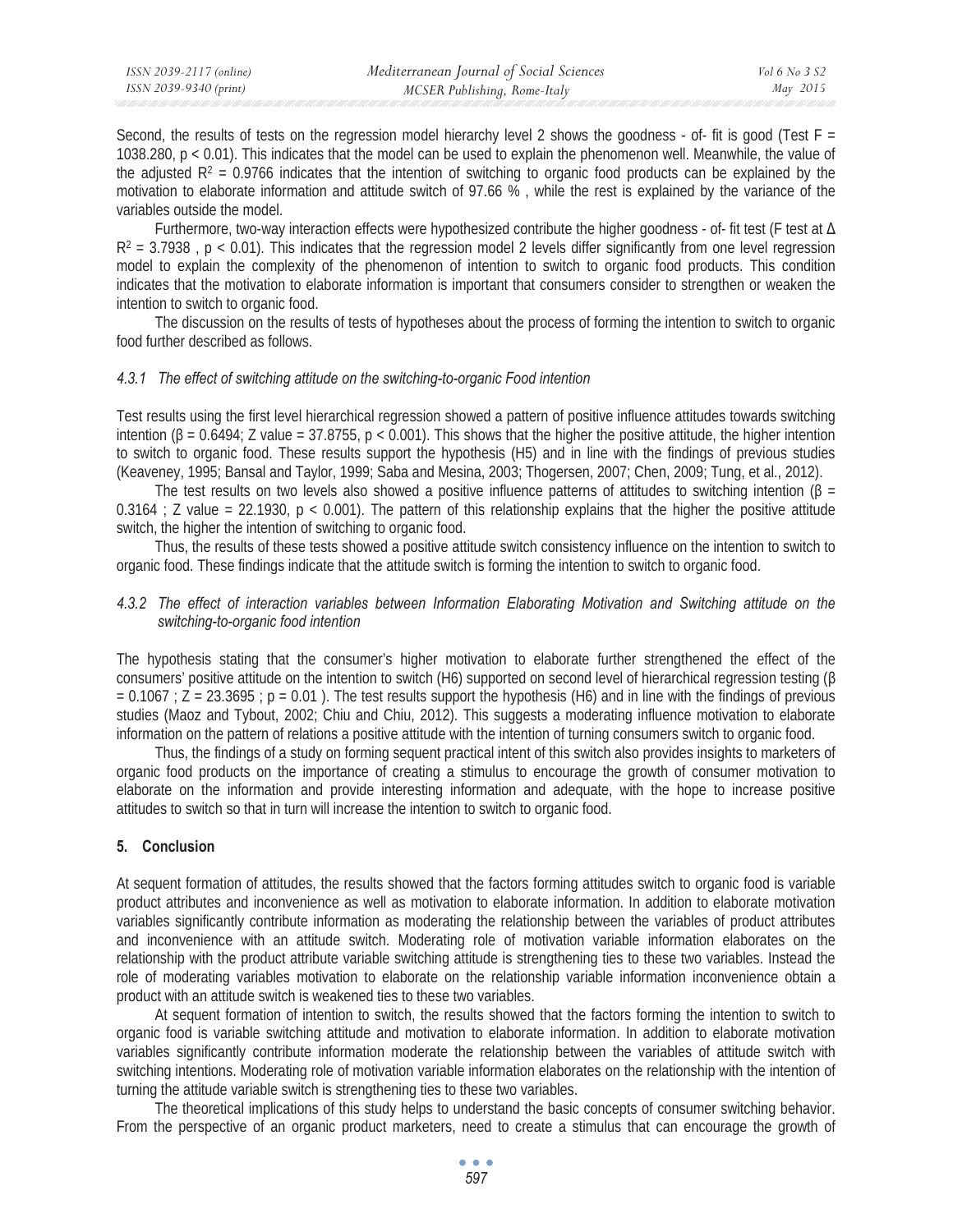consumer motivation to elaborate on the information and provide interesting information and adequate, with the hope of improving understanding of related organic food products that have an impact on increasing positive attitude to switch which in turn will increase the intention to switch to organic food.

The switching intention model resulting from this study had been proved for its robustness theoretically and methodologically, but research laboratory experiments conducted in depth not discuss the behavior before and after treatment, therefore, future studies could follow up with an experimental design field so that the effectiveness of a given treatment will more real.

#### **References**

Ajzen, I and Fishben M. (1980). Understanding Attitudes and Predicting Social Behavior. Engelwood Cliftfs, New York: Prentice-Hall

Ajzen, I. (1991). The theory of planned behavior*. Organizational Behavior and Human Decision Processes*, Vol. 50 No. 2, pp. 179-211.

Ajzen, I. (2005). Attitudes, Personality and Behavior. (2nd edition), *Open University Press-McGraw Hill Education*, Berkshire, UK.

Anton, C., Camarero, C., and Carrero, M. (2007). Analysing firms' failures as determinants of consumer switching intentions, The effect of moderating factors, *European Journal of Marketing,* Vol. 41 No. 1/2, 2007 pp. 135-158

Armitage, C. J., and Conner, M. (2001). Efficacy of the Theory of Planned Behaviour: A meta-analytic review, *British Journal of Social Psychology* (2001), 40, 471–499.

Awogbemi., Oloda., and Osama. (2012). Modeling Brand Switching in Consumers' Products, *Journal of Economics and Sustainable Development*, Vol.3, No.12, 2012

Bansal, H. S. and Taylor, S.F. (1999), ``The service provider switching model (SPSM): a model of consumer switching behaviour in the service industry'', *Journal of Service Research*, Vol. 2 No. 2, pp. 200-18

Berry, L., Seinders, K., and Grewel, D. (2002). Understanding Service Convenience, *The Journal of Marketing*, Vol. 66, pp. 1-17.

Cacioppo, J., Petty, R., and Crites, S. (1994). *Encyclopedia of Human Behavior,* Academic Press, Inc, Vol I.

Campbell, D. T., and Stanley, J. C., 1966. *Experimental and quasi-experimental designs for research*. Boston: Houghton Mifflin Company.

Chan, C.C., and Tao, S.C., (2012). The Effects of Product Attribute's New Information on Consumer Elaboration and Brand Attitude, *The Journal of International Management Studies,* Volume 7, Number 1.

Chen, F.M. (2009). Attitude toward organik foods among Taiwanese as related to health consciousness, environmental attitudes, and the mediating effects of a healthy lifestyle*, British Food Journal*, Vol. 111 No. 2, 2009, pp. 165-178.

Chen, C. F. & Chao, W. H. (2011). Habitual or reasoned? Using the theory of planned behavior, technology acceptance model, and habit to examine switching intentions toward public transit. *Transportation Research* Part F 14, pp 1280137

Chinnici G, D'Amico M, and Pecorino B. (2002). A multivariate statistical analysis on the consumers of organic products, *British Food Journal,* Vol. 14 No. 3/4/5/, 2002, pp. 187-199.

Chiu, C. C., and Chiu, T. S. (2012). The Effects of Product Attribute's New Information on Consumer Elaboration and Brand Attitude. *The Journal of International Management Studies,* Volume 7, Number 1, April, pp. 168-173*.* 

Engel, J.F, Blackwell, R.D, and Miniard, P.W. (1992). *Consumer Behavior.* Dryden Press. Chicago.

Engle, R. (2001). GARCH 101: The Use of ARCH/GARCH Models in Applied Econometrics. *Journal of Economic Perspectives—Volume 15, Number 4—Fall 2001—Pages 157–168.*

Ertambang, N. (2012). *Design and Implementation experiment research*. UPP STIM YKPN. Yogyakarta.

Gerrard, P., and Cunningham, J.B. (2004). Consumer switching behavior in the Asian banking market, *Journal of Services Marketing*, Vol. 18 Iss: 3 pp. 215 – 223.

Grace, D., and O'Cass, A. (2001). Attributions of service switching : a study of consumers' and providers' perceptions of child-care service deliver, *Journal of Servives Marketing,* Vol. 15 No. 4, pp. 300 – 321.

Grau, R., Salanova, M., and Peiro, J. (2001). Moderator Effects Of Self-Efficacy On Occupational Stress, *Psychology in Spain*, Vol. 5. No 1, 63-74

Grunert, K.G. (2002). Current Issues in the Understanding of Consumer Food Choice, *Trends in Food Science & Technology*, Vol 13, No 8 (August), 275-285.

Gujarati, D.N and Porter, D.C. (2009). *Basic Econometric*, 5<sup>th</sup> Edition McGraw-Hill/Irwin.

Gupta, S. and Ogden, D.T. (2009). To buy or not to buy? A social dilemma perspective on green buying, *Journal of Consumer Marketing*, Vol. 26 Iss: 6 pp. 376 – 391

Harrel, G. (1986). *Consumer behavior***.,** Michigan State Unversity : Harcourt Brace Javanovich Publishers, New York.

Herr, P. M, Kardes, F. R, and Kim, J. (1991). Effects of word of mouth and product attribute information on persuasion: an accessibilitydiagnosticity perspective. *Journal Of Consumer Research*, Vol. 17. Pp. 454 – 462.

Homer, 1990. P. M. (1990). The Mediating Role of Attitude toward the Ad: Some Additional Evidence. *Journal Of Marketing Research*, Vol. 27. pp. 78 – 86.

Kalafatis, S.P., Pollard, M., East, R., and Tsogas, M.H. (1999). Green marketing and Ajzen's theory of planned behaviour : a crossmarket examination, *Journal of Consumer Marketing*, Vol. 16 No. 5 1999, pp 441-460.

Keaveney, S.M. (1995). Customer switching behavior in service industries: an exploratory Study, *Journal of Marketing*, Vol. 59, April, pp. 71-82.